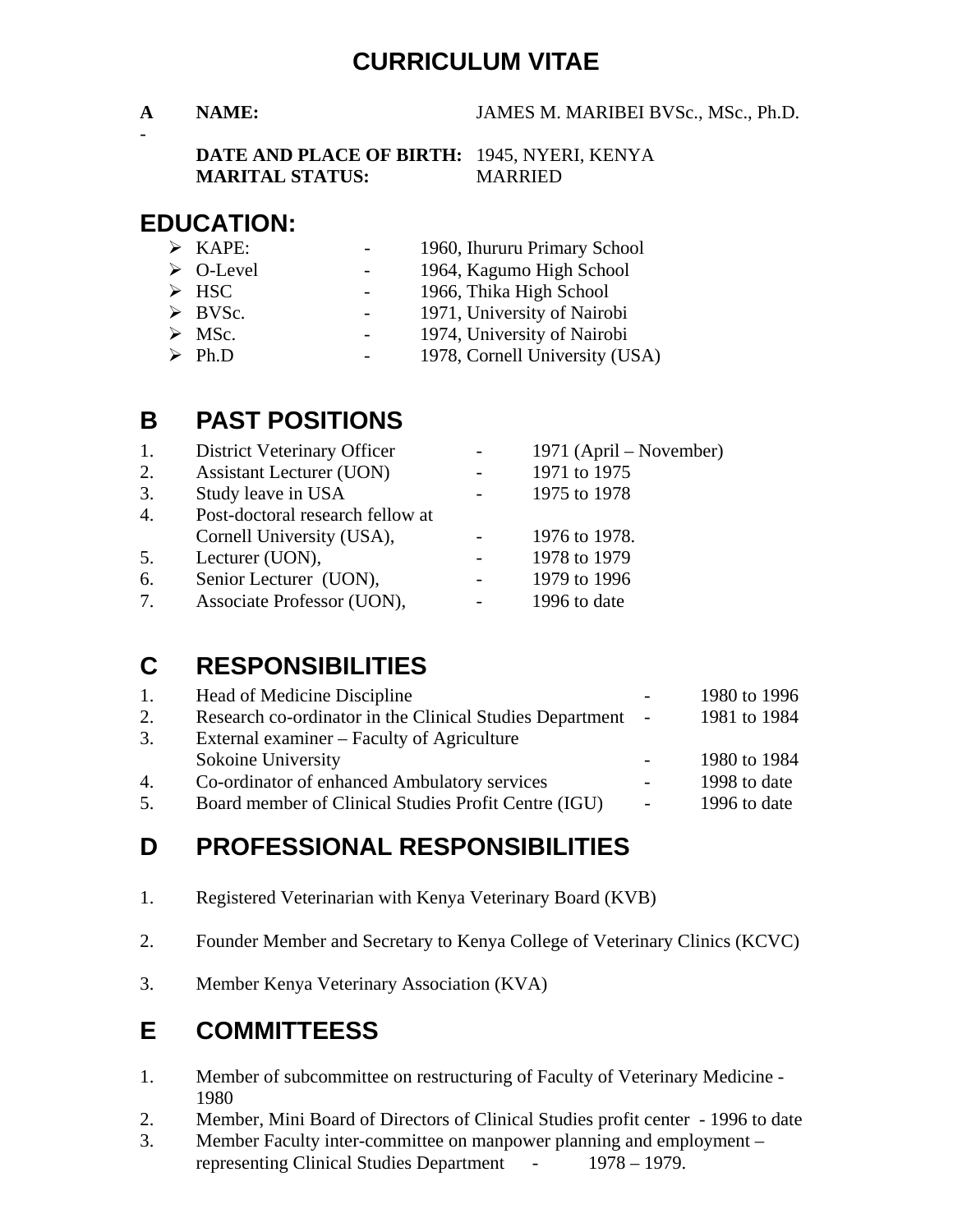4. Member, Faculty Visitation preparedness committee representing Clinical Studies Department. Charged with advising theVet. Faculty on the state of teaching facilities in preparation of Kenya Veterinary Board visit for accreditation -2002.

## **F TEACHING EXPERIENCE**

Undergraduate. Teaching of Veterinary Medicine to  $3<sup>rd</sup>$ ,  $4<sup>th</sup>$  and  $5<sup>th</sup>$  years since 1971 to date.

Postgraduates: Teaches following courses:-

- 1) Masters Course in Clinical Studies. A course run by whole department. I mainly teach topics on Internal Medicine
- 2) Masters in Veterinary Epidemiology and Economics (MVEE). A course run by Department of Public Health, Pharmacology and Toxicology (PHPT). I teach topics on Dairy Herd Health.
- 3) Masters in Wildlife management and Health. A parallel degree programme. Started by Clinical Studies Department in year 2002.
- 4) Postgraduate diploma in Biomedical epidemiology and diseases surveillance. A course developed by the department but not yet started.

## **G POSTGRADUATE SUPERVISION**

Completed Thesis

- 1. Dr. Mitema Experimental studies with quinorium sulphate (Ph.D. thesis) **(1984)**
- 2. Dr. P.W. Maina A study of subclinical mastitis using various available Recommended Methods in Kenyan Environment (MSc. Thesis). **(1987)**
- 3. Dr. F. Masembe Infertility problems in pigs (MSc. Thesis) **(1984)**
- 4. Dr. Nyanga'o J.M. Manifestation of Experimental Trypanosoma Evansi infection in the Dromedary Camel and the Effect on Treatment on Haematological Biochemical and Serological Values. MSc. Thesis, **(1993).**
- 5. Dr. Ernest M. Njoroge. Studies on Experimental water Intoxication in Calves. MSc. Thesis, **(1994**)
- 6. Dr. G.K. Gitau. A Study of the Factors Influencing Endemic Stability and Instability to Theileriosis on Dairy Production in Murang'a District, Kenya (Ph.D thesis) **(1998)**
- 7. Dr. J.K. Wabacha. Factors Inlfuencing Pig Health, Productivity and Economics of Intervention in smallholder Farms in Kiambu District, Kenya PH.D. thesis. **(2001)**

# **H CURRENT POSTGRADUATE SUPERVISION**

- 1. Dr. A.G. Thaiyah. Toxicity of Solanum Incanum L in goats (Ph.D. thesis).
- 2. Dr. Paul Egesa Egang'a. The Association between feeding poultry litter and Downer cow syndrome. (MSc. Thesis).
- 3. Dr. James Nguhiu-Mwangi. Inter and Intraspecific Evaluation of the Healing process of granulating wounds. A stereological Analysis. (Ph.D Thesis)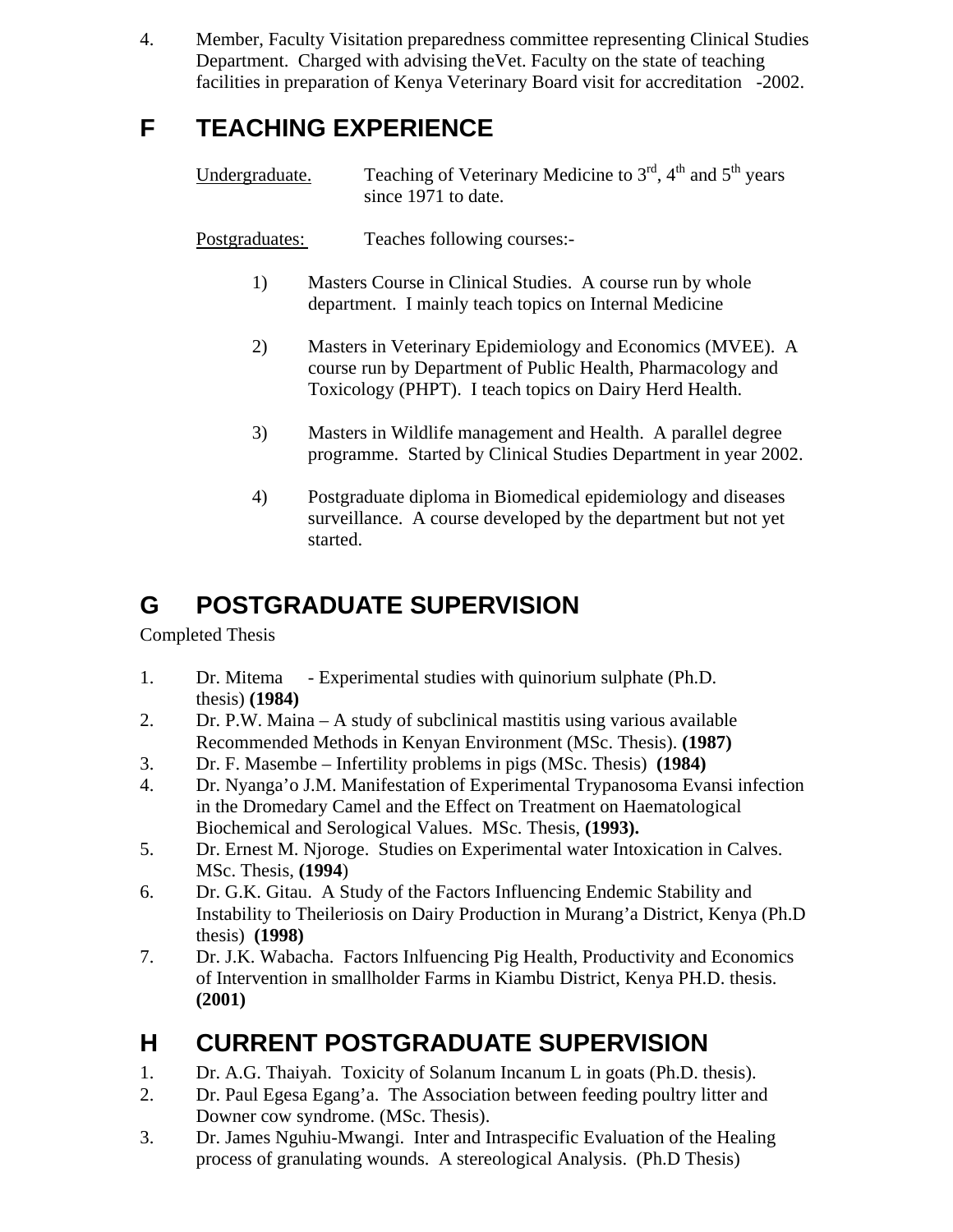## **J POST-GRADUATE EXAMINATIONS**

- 1. Prof. Japheth C. Kiptoon, Ph.D (1981) (Internal Examiner) Toxicological investigation of gnidia latifolia (meison) a plant commonly used in traditional medicine.
- 2. Dr. S.H. Maloo MSc. (1983) (Board Member) Aflatoxin B1 and Liver function.
- 3. Dr. Florence Masembe, MSc. (1984) (Internal Examiner). "Infertility problems in pigs"
- 4. Prof. Stanley M. Mbiuki (Late) Ph.D (1984) (Board member) Comparison of simple Interrupted Gambee and crusing techniques for intestinal anastomosis in cattle.
- 5. Dr. James Nguhiu-Mwangi MSc. (1984) (Board Member) Detailed pathophysiologic Studies of Intestinal Obstructions in Goats.
- 6. Prof. S.M. Mitema Ph.D (1984) (Internal Examiner) Experimental Studies with quinorium sulphate.
- 7. Dr. P.W. Maina MSc. (1987) (Internal Examiner) "A Study of subclinical mastitis control using available recommended methods in Kenyan environment."
- 8. Dr. Mbithe Mulinge MSc. (1991) (Internal Examiner) The pathogenesis and Clinical Pathology of cowdriosis (Heardwater) in sheep.
- 9. Dr. L.M. Kamau MSc. (1993) (Internal Examiner) "A survey of cobalt related vitamin  $B_{12}$  deficiency in common breeds of goats in small farming communities of Rift Valley of Kenya."
- 10. Dr. Elizabeth M. Waithanji MSc. (1993) (Board Member) "Trials on antigen Elisa for field diagnosis of T. evansi infections in Camels."
- 11. Dr. Gitao, C.G. Ph.D (1993) (Board Member) "The epidemiology of Camelpox and the development of a Camelpox vaccine."
- 12. Dr. Ernest, M. Njoroge MSc. (1994) (Internal Examiner) "Experimental Water Intoxication In calves."
- 13. Dr. J.M. Nyangao, MSc. (1993) (Internal Examiner) "Manifestations of experimental Trypanosoma evansi infection in the Dromedary Camel and the effect of treatment on haematological biochemical and serological values.
- 14. Dr. Omega, J. Anesa, MSc. (1997) (Internal Examiner). Enzyme – linked immunosorbent assay for detection of circulating Fasciola gigantica in sera of experimentally infected sheep.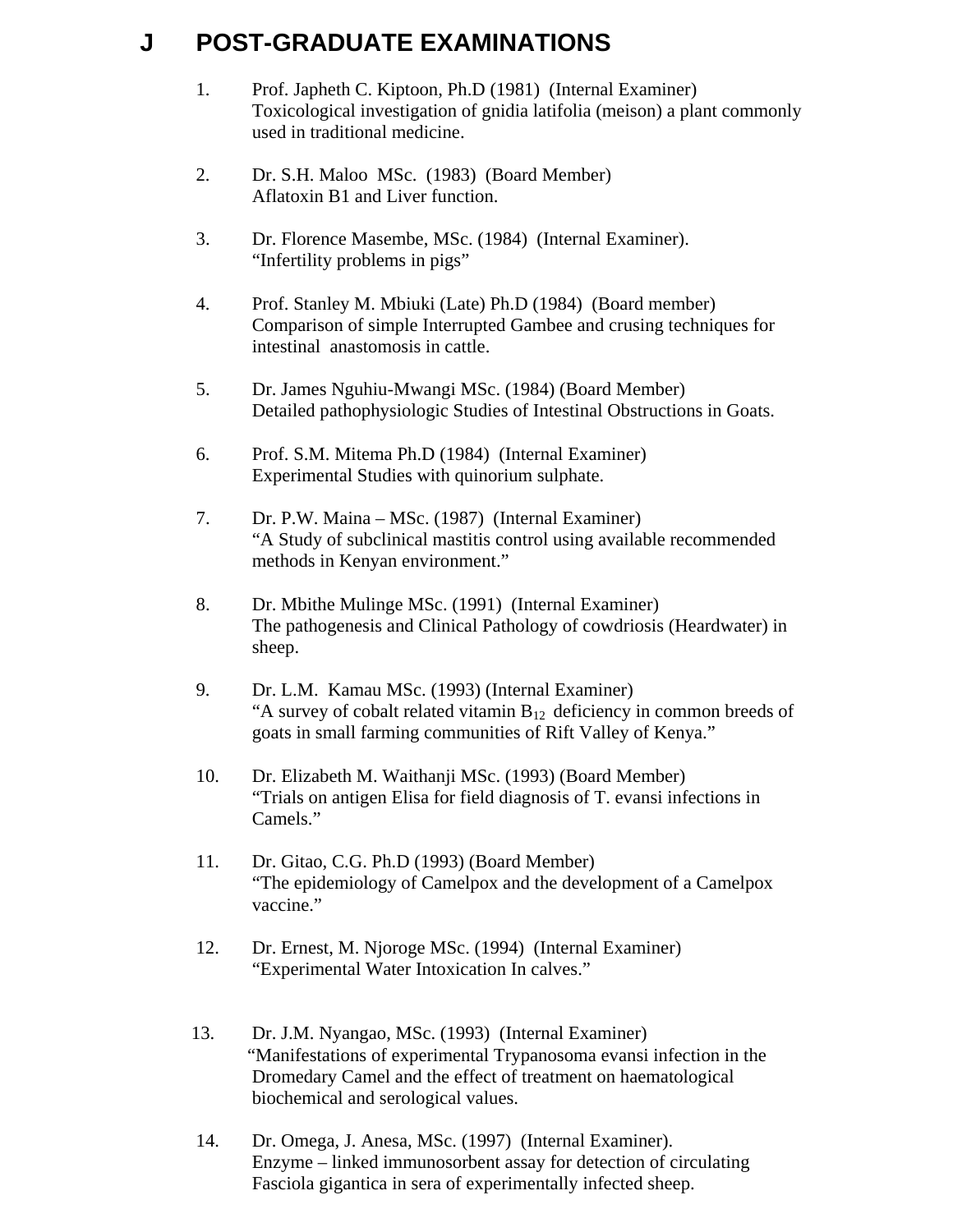- 15. Dr. Matete, G.O. MSc. (1997) (Internal Examiner). Lymphocyte infectivity and characterization of Theileria parva isolated from paddocks in Kiambu District.
- 16. Dr. A.K. Lewa MSc. 1998 (Internal Examiner). "Seasonal prevalence and abundance of gastrointestinal tract parasites in Kenyan donkeys with special reference to Kiambu District."
- 17. Dr. R.M. Waruiru Ph.D (1998) (Internal Examiner) "Epidemiology and control of gastrointestinal nematodes infection of dairy cattle in Kiambu District, Kenya.
- 19. Dr. S.N. Muchohi, MSc. (2000) (Internal Examiner) . "Pharmacokinetics of phenytoin following intravenous and intramuscular administration of fosphenytoin and phenytoin sodium in the rabbit and rat".
- 18. Dr. George K. Gitau Ph.D (1998) (Internal Examiner) " A study of factors influencing endemic stability and instability to theileriosis on dairy production in Murang'a District".
- 20. Mr. F. M'Mboyi, MSc. (2001) (Board Member) "The structure and performance of delivery systems for Tsetse and Trypanosomiasis controls, inputs and services in Kenya".
- 21. Dr. J. Kasiiti J. Lichoti, MSc. (2001) (Board Member). Epidemiology of Avian Paramyxoviruses in Kenya with special reference to live bird market, village chickens and wild birds.
- 22. Dr. Bernard Bett, MSc. 2001(Internal Examiner) "Investication of the role of private animal health service in the provision of clinical Veterinary Services in Busia District, Kenya".
- 23. Dr. James K. Wabacha, Ph.D (2001) (Internal Examiner). "Study of factors influencing pig health, productivity and economics of interventions in Small Holder pig farms in Kikuyu Division, Kiambu District, Kenya."

# **K RESEARCH INTERESTS**

- 1. Water poisoning in calves
- 2. Pig Health & productivity
- 3. Diagnosis and treatment of East Coast Fever.
- 4. Trace mineral research especially copper metabolism and its relationship to zinc and molybdenum metabolism.

# **CURRENT RESEACH PROJECT**

 1. On farm study of factors influencing pig health productivity and wastage in smallholder farms in Kiambu district. Funded by Agricultural Research Fund (ARF) co-investigator with Dr. James, K. Wabacha.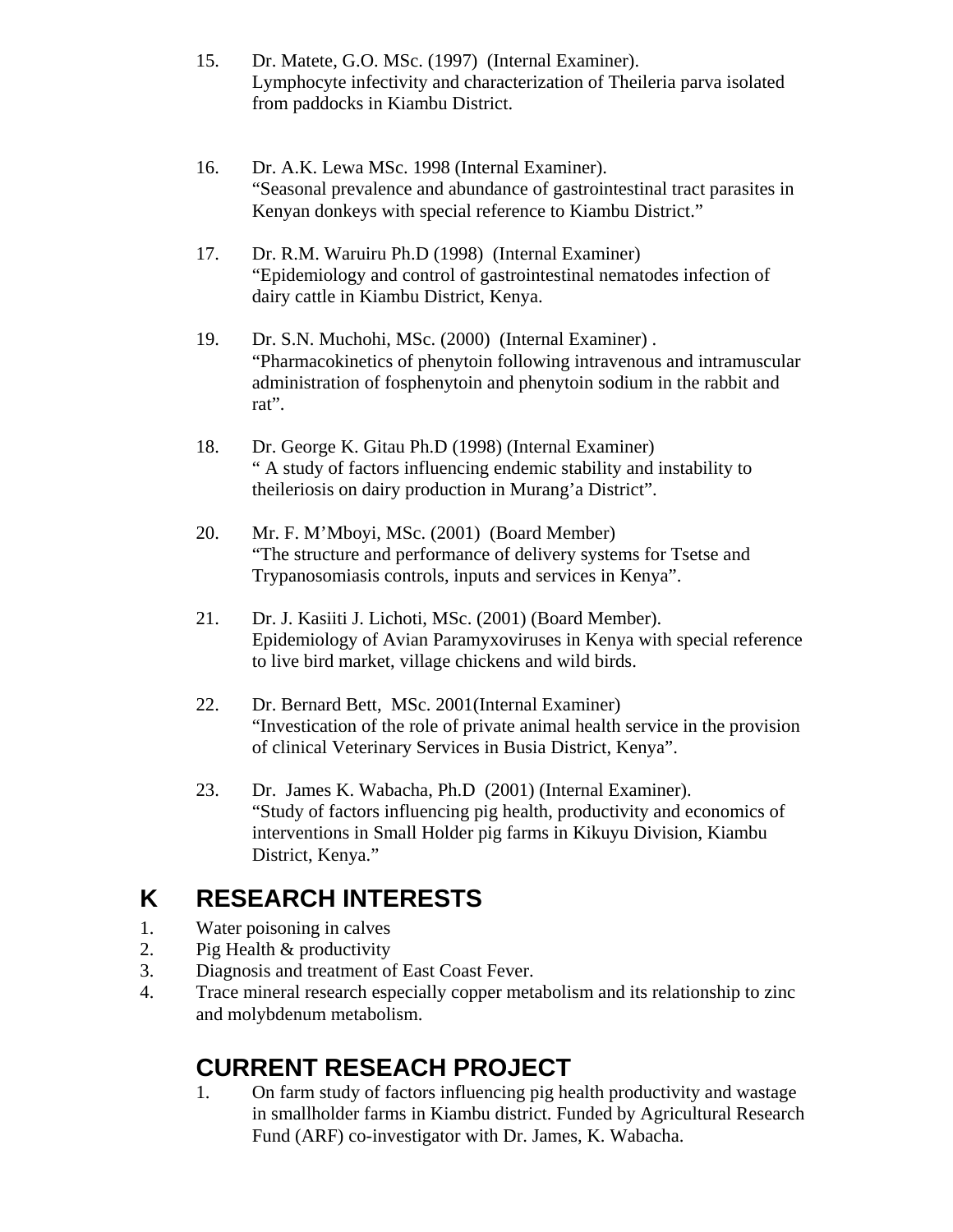# **L. CURRICULUM DEVELOPMENT**

- 1. Continuous Reviewing of Bachelor of Veterinary Medicine (BVM) especially as concerns Medicine Discipline.
- 2. Developed with others in the department a Masters Science course in Clinical Studies.
- 3. Developed with others in department a Masters course in Wildlife and Management. I co-ordinate the development of section on Wildlife disease Epidemiology and economics.
- 4. Participated in development of Certificate course in Artificial Insemination and Fertility Management.
- 5. Postgraduate diploma in biomedical epidemiology and disease surveillance. A course developed but not yet started.

# **M. PUBLICATIONS**

#### **THESIS**

- 1. **Maribei, J.M.** (1974). Experimental East Coast Fever. A study of clinical signs, haematology and biochemistry. MSc. Thesis (University of Nairobi).
- 2. **Maribei, J.M.** (1978). Experimental chronic copper poisoning in sheep. Ph.D. thesis (Cornell University).

#### **JOURNAL PAPERS**

- 1. Kamau, J.A. and **Maribei, J.M.,** (1974). Systemic Bovine Mucormycotic Infection. A case report. Bull. Epiz. Dis. Africa 22 (2) 133-142.
- 2. Kaminjilo Jr. J.S., G.E. Burrows, **J.M. Maribei,** and J.N Gicho,., (1975). Stomatitis in calves caused by a virus antigentically similar to allerton virus. Bull. Epiz. Dis. Africa 23 (1) 108.
- 3. Kiptoon, J.C., **J.M. Maribei,** L.J.W. Kamau and P. Thuo. Bovine Borreliosis in Kenya. Borrelia theileri Associated with bovine anaemia. The Kenya Veterinarian 3(1), 11-12 (1979).
- 4. **Maribei, J.M.,** B.C. Tennant and B. Baldwin (1979). Effects of intravenous administration of D-penicillamine on Liver Copper stores of housed sheep. The Kenya Veterinarian 3(1), 7-9.
- 5. **Maribei, J.M.,** (1981). Histopathological changes of liver and kidney in sheep chronically poisoned with copper. The Kenya Veterinarian Vol. 5(2).
- 6. Mitema, E.S., I. Nafstad, **J.M. Maribei,** (1984). Acute toxicity studies with quinuronium sulphate in laboratory animals and sheep. Toxicology letters 20, 6974.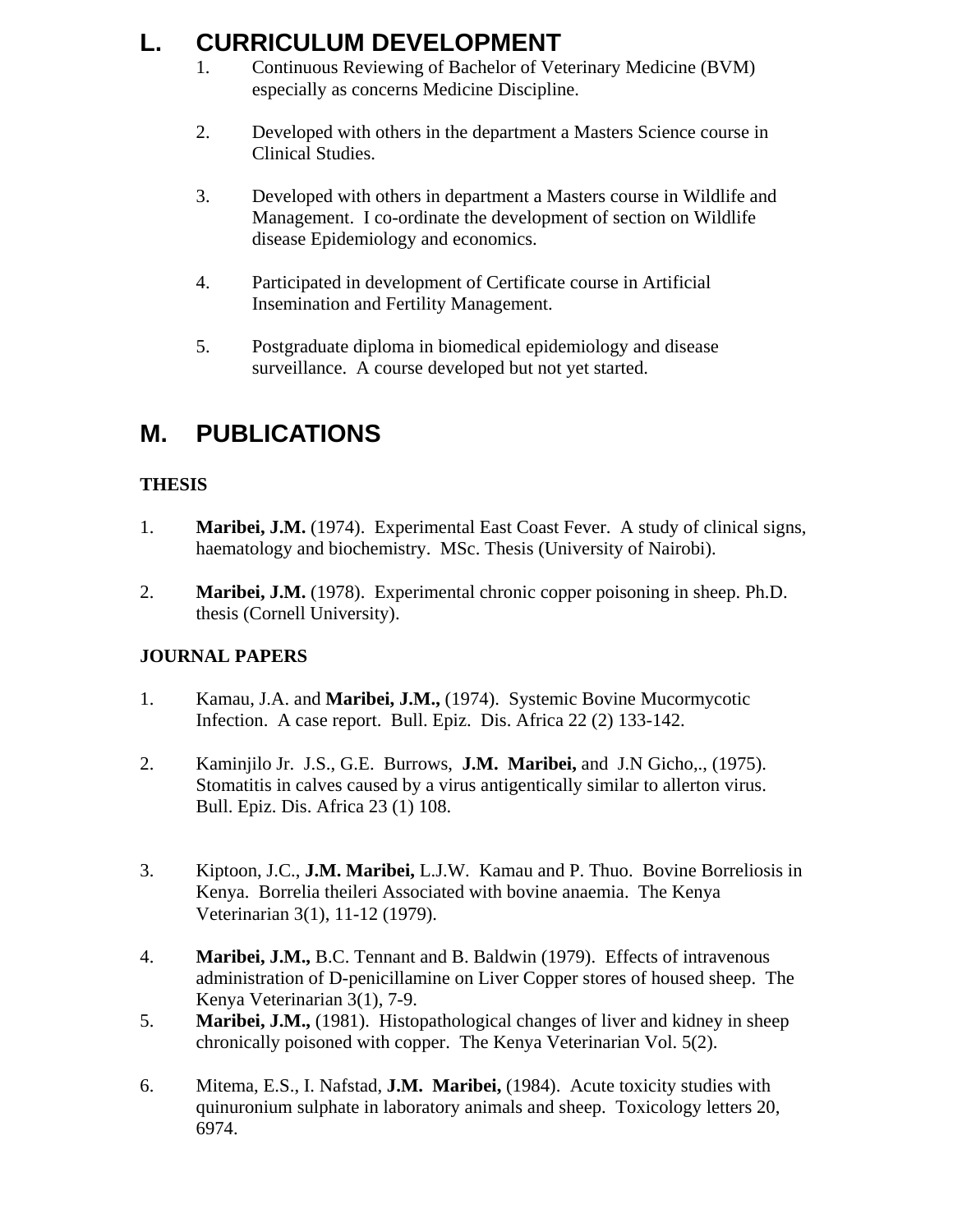- 7. Kiptoon, J.C., J.B. Masha, and **J.M. Maribei,** (1984). A survey of the incidence of salmonella and other coliform enteritis in cattle in Kabete area of Kiambu district (1977 – 1982). Bull. Anim. Hlth, & prod. Afr., Nairobi.
- 8. Mitema, E.S. and **J.M. Maribei,** (1985). Quinuronium Induced hepatotoxicity in Rats. Toxicology letters 24, 53058.
- 9. **Maribei, J.M**. (1984). Management of neonatal calf diarrhoea. A paper presented at Kenya Veterinary Association Seminar.
- 10. **Maribei J.M.,** (1985). The efficacy of "Wormicid R pus." A new broad spectrum anthelmintic under field conditions. The Kenya Veterinarian 9 (1), 11- 13.
- 11. Shull R.M., S.E. Bunch **J.M. Maribei,** G.L Spaulding,. (1978). Spur cell anaemia in a Dog. JAVMA 173 (8) 978-982.
- 12. G.J.0 Agumbah, F.N. Masembe and **J.M. Maribei** (1990). Ovulatory rate, fetal loss, litter size and preweaning mortality as factors in pig production in Kenya. Indian Journal 70, 817 – 822.
- 13. Maina P.W., G.M Mugera, **J.M. Maribei,** and P.N Nyaga. (1985). The control and prevention of subclinical mastitis in Kenya. The Kenya Veterinarian Vol. 9(2) 6-8.
- 14. Nyang'ao, J.M.N, W. Olaho-Mukani,., **J.M. Maribei,** J.K. Omuse, (1995). Evaluation of the efficacy of melarsenoxyde cystemine (cymelarson) in treatment of camels experimentally infected with Trypanosoma evansi using antigen trapping enzyme-linked immunosorbent assay. J. Vet. Pharmacol. Therap. 18,468-470.
- 15. Njoroge, E.M., **J.M.** M**aribei,** and P.N. Mbugua, (1997). Pathological changes in calves that died form experimental water intoxication. Onderstepoort Journal of Veterinary Research, 64: 111-114.
- 16. Nyanga'o J.M.N., W Olaho-Mukani,., **Maribei, J.M.** and Omuse J.K. (1997). A study of some haematological and biochemical parameters of the normal dromedary camel in Kenya. Journal of Camel Practice and Research, 4(1) 31-33.
- 17. Gitau, G.K., Perry, J.J., McDrmott, J.J., Katende, J.M. and **Maribei, J.M.** (1997). Risk factors associated with Theileria pava infection in cattle in smallholder dairy farms in Muranga district, Kenya; a longitudinal study.  $8<sup>th</sup>$  International symposium on veterinary epidemiology and economics, Paris, France  $8<sup>th</sup> - 11h$ July 1997.
- 18. **Maribei, J.M.,** Njoroge E.M. and Mbugua, P.N. (1998). Clinical manifestation of experimental water intoxication in calves Indian Journal of Animal Sciences  $68(6)$ : 531 – 532.
- 19. **Maribei, J.M.,** E.M. Njoroge, and S.M. Njiro (1998). A case of ovine lymphosarcoma in Kenya. A case report. J. of S. Africa Vet. Ass. 69(3): 105- 107.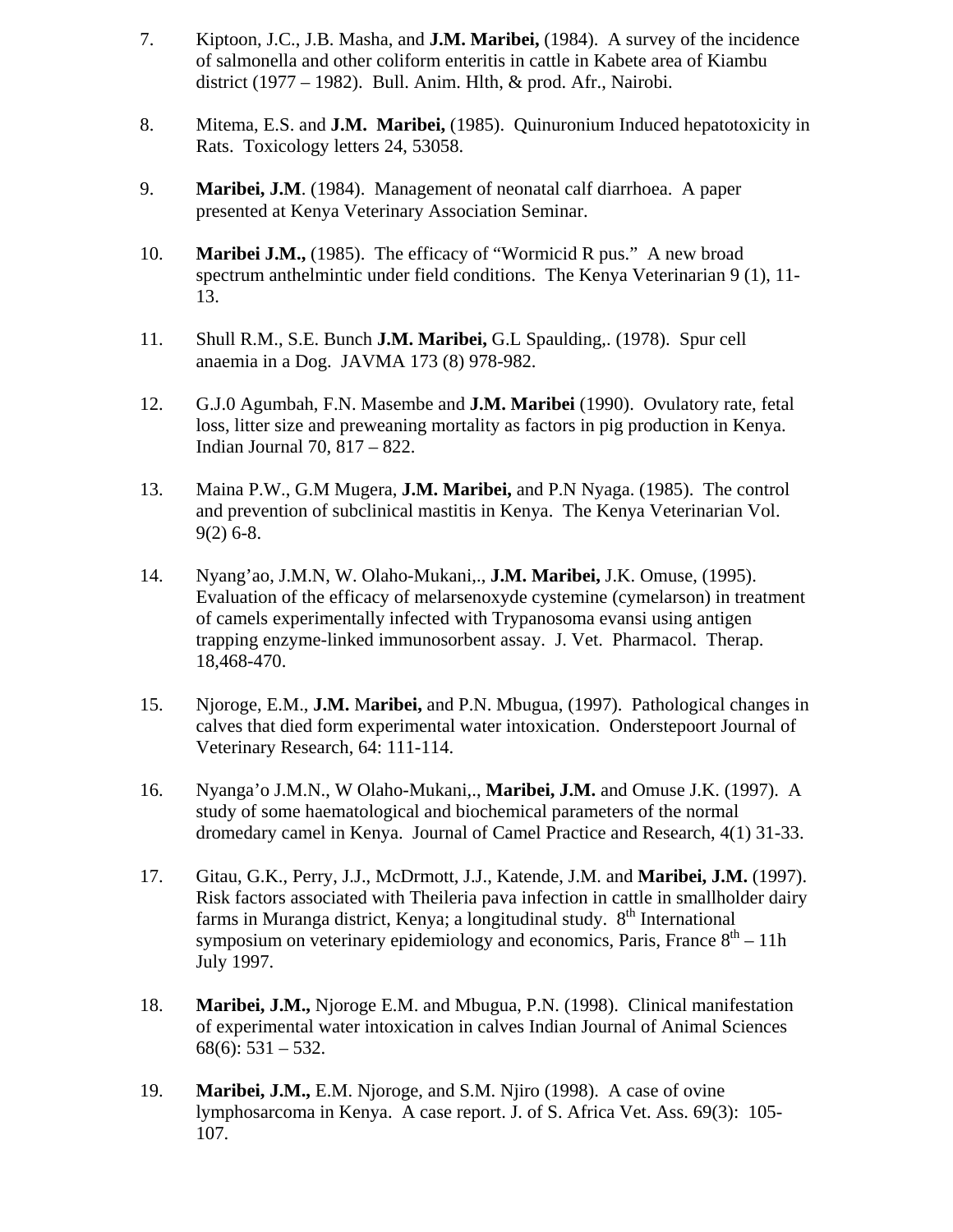- 20. Njoroge, E.M., **J.M. Maribei,** and S.M. Njeru, (1999). Water Intoxication in cattle. J.S. Afr.. Vet. Ass. 70(4): 177-179.
- 21. **Maribei, J.M.,** J.K. Wabacha, and E.M. Njoroge, (1999). Streptococcal meningitis in a five-month old male lamb. Tydskr. S. Afr. Vet. Ver. 7(2): 2-4.
- 22. Wabacha, J.K., **Maribei, J.M.,** A.G. Thaiyah, S.J.M. Munyua, D.N. Karanja, and E.M. Njoroge (2000). Progressive atrophip rhinitis in a medium scale pig farm in Kiambu, Kenya. Tydskir. S. Afr. Vet. Ver. 71(2): 1- 3
- 23. Wabacha, J.K., C.M. Mulei., **J.M. Maribei,** and P.M.F. Mbithi (2001). Occurrence of Clinical Dermatophilosis in zero-grazed dairy cattle. The Kenya Veterinarian Vol. 21: 43-44.
- 24. Wabacha, J.K., C.M. Mulei, **J.M. Maribei** and M.N. Kyule (2001). Farm Demographics and Pig management practices of smallholder pig farms in Kikuyu Division Kiambu District. The Kenya Veterinarian 22: 72-75

#### **PAPERS IN PRESS**

- 25. Maribei, J.M., E.M. Njoroge and P.N. Mbugua(2002)Erythrocyte fragility of calves suffering from experimental water intoxication. Bull. Anim. Hlth, & prod. Afr., Nairobi
- 26. Wabacha, J.K., Mulei, C.M., M.N. Kyule, K.H Zessin, E.H. Weda and J.M. Maribei (2002). Prevalence of sarcoptic mange in pigs in Smallholder herds in peri-urban area in Central Kenya Highlands. OAU – IBAR.
- 27. Wabacha, J.K., J.M. Maribei, C.M. Mulei, M.N. Kyule (2002). Helminthosis in small holder pig herds in Kikuyu division, Kiambu district, Kenya. Journal of South African Veterinary Association.

#### **PAPERS ACCEPTED**

- 1. Wabacha, J.K., J.M. Maribei, C.M. Mulei, M.N. Kyule, K.H. Zessin and W. Oluoch-Kosura (2002). Sow reproductive performance and the associated herdlevel factors in Small holder herds in a peri-urban area in Kenya. Preventive Veterinary Medicine Journal.
- 2. Wabacha, J.K., J.M. Maribei, C.M. Mulei, M.N. Kyule, K.H. Zessin and W. Oluoch Kosura (2002). Piglet morbidity and mortality in Smallholder herds in a peri-urban area in Kenya, Journal of Preventive Veterinary Medicine.
- 3. Wabacha, J.K., J.M. Maribei, C.M. Mulei, M.N. Kyule and W. Oluoch-Kosura(2002. A longitudinalstudy on health and productivity of grower pigs on smallholder herds in Central Kenya Highlands. Journal of Preventive Veterinary Medicine.